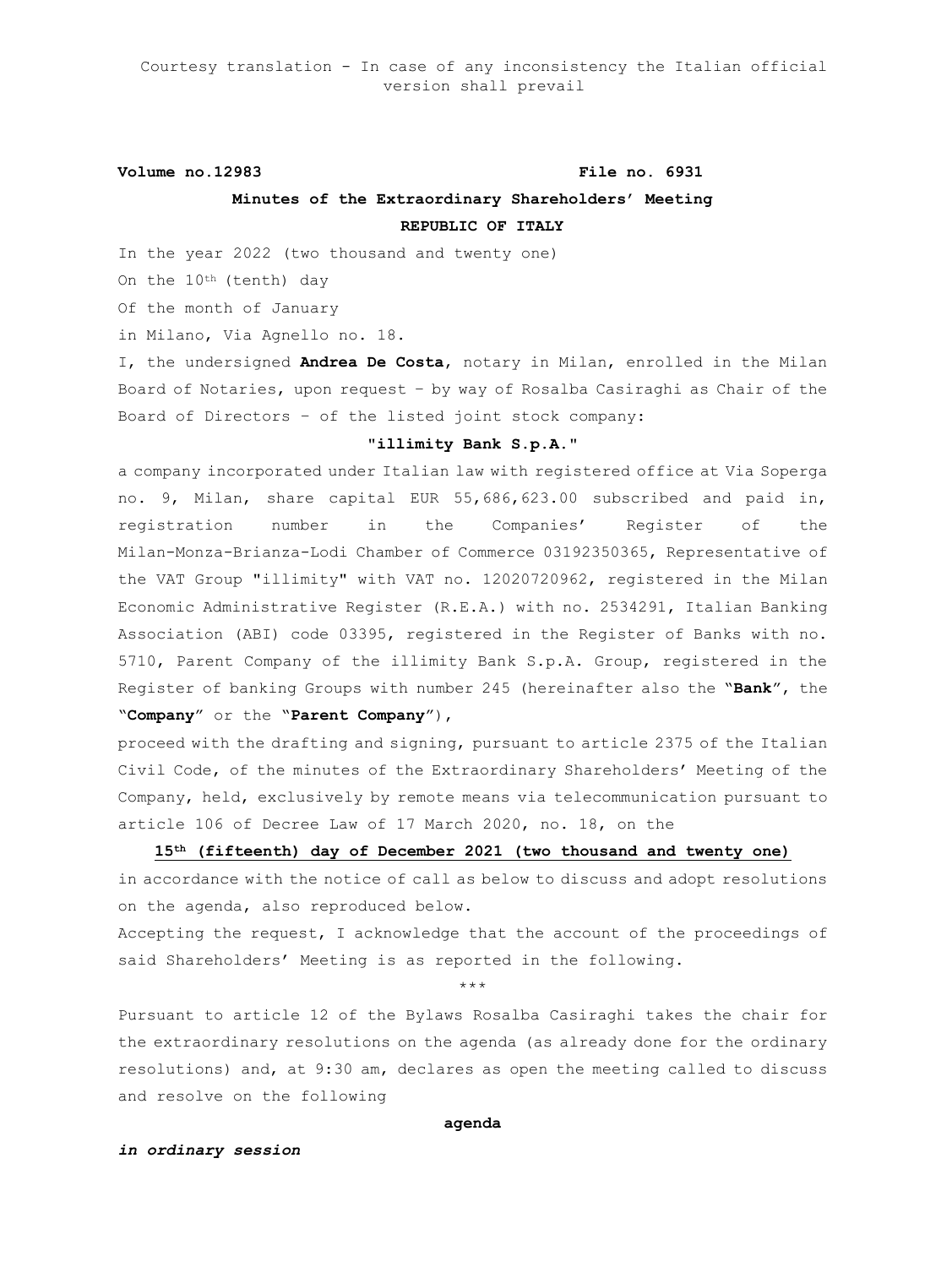#### *omissis*

#### *in extraordinary session*

*Proposal to delegate the Board of Directors, pursuant to article 2443 of the Italian civil code, to increase share capital, free of charge and in separate issues, in one or more tranches, by a maximum nominal value of EUR 1,323,663.96, through the issue of up to 2,031,094 new ordinary shares of illimity Bank S.p.A., pursuant to article 2349 of the Italian civil code, to be awarded free of charge to selected key members of the staff of illimity Bank S.p.A. and its direct and/or indirect subsidiaries as Beneficiaries of the 2021-2025 Long-Term Incentive Plan. Resolutions pertaining thereto and resulting therefrom.*

The Chair accordingly instructs me, notary, to draft the minutes of the Extraordinary Shareholders' Meeting and acknowledges and puts on record that: - pursuant to article 106, par. 2 and 4, of Decree Law no. 18/2020, converted with amendments by Law no. 27/2020, as subsequently amended and supplemented, this Extraordinary Shareholders' Meeting is being held solely by way of participation through the Company's Designated Representative and by remote telecommunication means for Directors, Statutory Auditors and other persons allowed to participate, who attend the meeting by way of audio-video link; given the way in which the meeting is being conducted, it shall be deemed held at the Company's registered office at Via Soperga no. 9, Milan, where, as specified in the following, in addition to the Chair, only the Bank's Chief Executive Officer Corrado Passera, the CFO Francesco Mele and the General Counsel Giovanni Lombardi are physically attending; accordingly, unless otherwise stated, all the people stated as being present at the meeting attend by way of the above-mentioned remote means of participation;

- the Company has not received any requests for additional items to be included in the agenda pursuant to article 126-*bis* of Legislative Decree no. 58/1998 as amended (the Consolidated Law on Finance, hereinafter also the "**TUF**"); - as stated in the press releases dated 11 and 26 November 2021, the Company has received a request for the individual presentation of proposed resolutions on the items on the agenda for the purpose of exercising the right pursuant to article 126-*bis*, par. 1, penultimate sentence, of the TUF;

- in addition to the Chair of the Board of Directors, the following participate at the meeting by way of audio-video link:

-- on behalf of the Board of Directors' Patrizia Canziani and Marcello Valenti; -- on behalf of the Board of Statutory Auditors, Ernesto Riva (Chair of the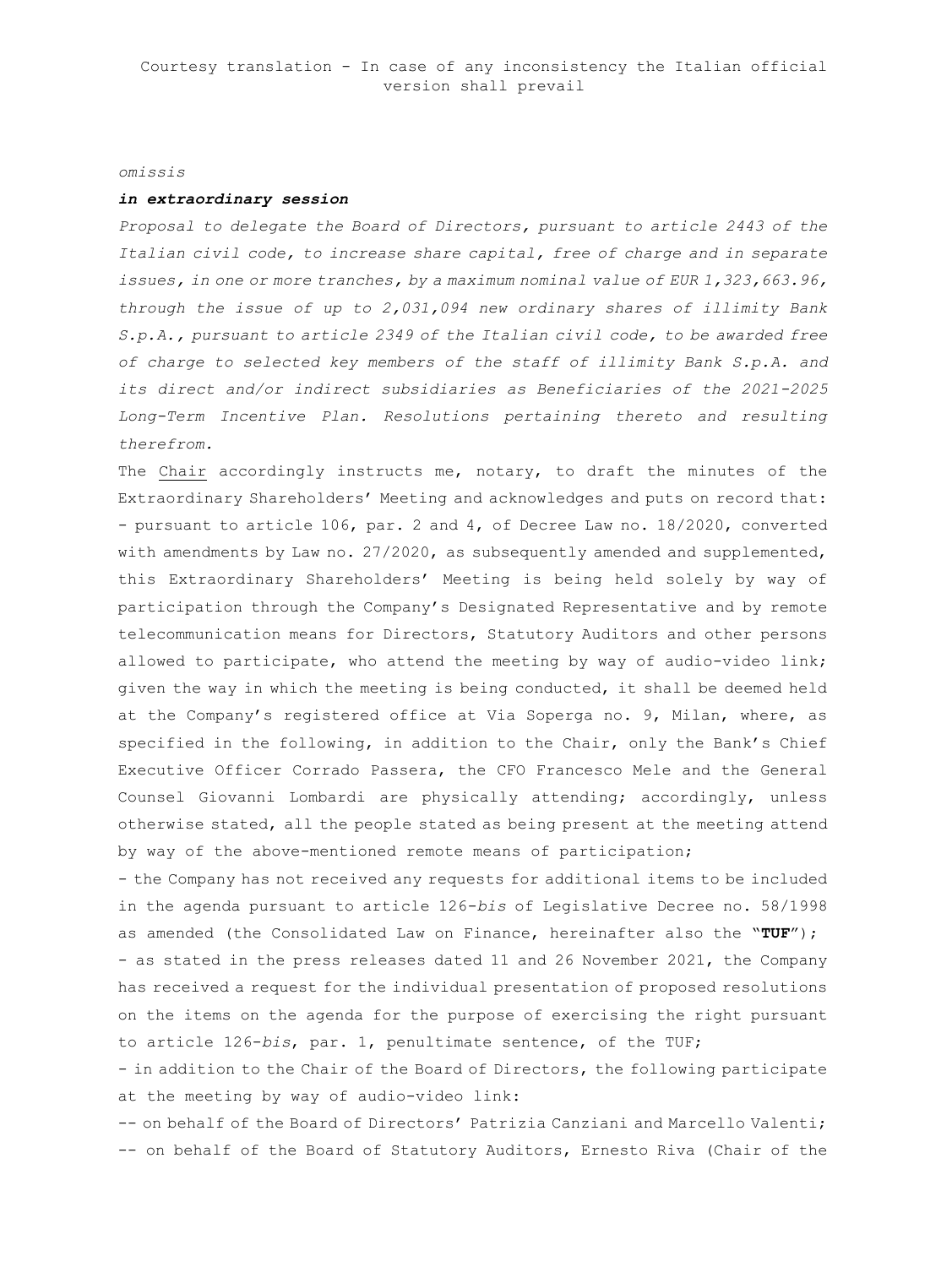Board of Statutory Auditors) and Nadia Fontana;

-- the Chief Executive Officer Corrado Passera is physically attending the meeting the Company's registered office;

-- as already stated above, the CFO Francesco Mele, the Secretary of the Board of Directors and General Counsel Giovanni Lombardi as well as Paola Benevento and Francesca Livoti are physically attending the meeting, while, the following participate at the meeting by way of audio-video link, the Head of Direct Banking Carlo Panella, the IR & Strategic Planning Manager Silvia Benzi and the Head of HR & Organization Marco Russomando;

-- the directors Consiglieri Massimo Brambilla, Elena Ciallié, Paola Galbiati e Giovanni Majnoni d'Intignano had justified their absence;

- with the agreement of the presidency, employees of the illimity Bank S.p.A. Group (hereinafter also the "**Group**", the "**illimity Group**" or the "**Banking Group**") attend the Shareholders' Meeting by the above-mentioned remote means of participation in order to assist with the proceedings;

- the notice of call for the Shareholders' Meeting was published on 11 November 2021 on the Company's website [www.illimity.com](http://www.illimity.com/) and an abstract of such was published in the daily newspaper Il Sole 24 Ore on 13 November 2021;

- the Shareholders' Meeting is being held in single call;

- the Company's share capital amounts to EUR 55,686,623.00, of which EUR 52,619,881.24 subscribed and paid, consisting of 79,300,100 ordinary shares and 1,440,000 special shares both with no par value and registered in dematerialized form in the centralised system managed by Monte Titoli S.p.A. pursuant to Legislative Decree no. 218/98;

- at the date of this meeting the Company holds 98,505 treasury shares, equal to 0.12% of voting share capital, whose voting rights are suspended pursuant to article 2357-*ter* of the Italian Civil Code;

- with regard to significant holdings pursuant to article 120 of the TUF, according to the shareholders' register as supplemented by the communications received pursuant to said provision of the TUF and the other information available to the Company, the following provides details as to the interests of shareholders that directly or indirectly hold voting shares exceeding the significance threshold identified for the Company as "SME" pursuant to article 1, par. 1w-*quater*.1), of the TUF:

(1) Maurizio Sella S.a.p.A. (through Banca Sella Holding S.p.A. and Fabrick  $S.p.A.$ )

No. of ordinary shares: 7,930,602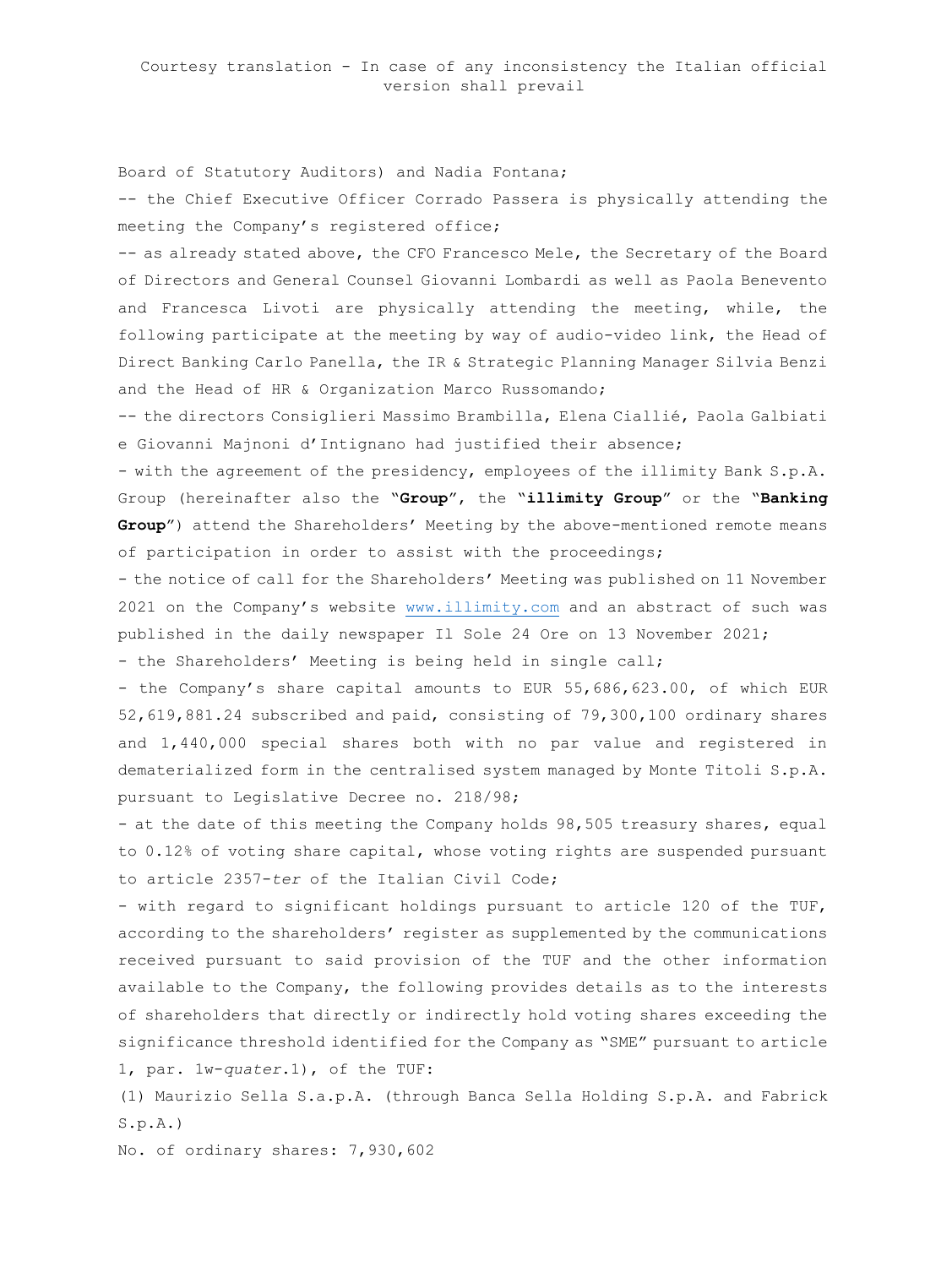% of voting capital: 10.00 (2) LR Trust (through FIDIM S.r.l.) No. of ordinary shares: 6,440,000 % of voting capital: 8.77 (3) FermION Investment Group Limited No. of ordinary shares: 5,753,566 % of voting capital: 7.26 (4) Tensile Capital Management LLC (through Tensile-Metis Holdings S.à r.l.) No. of ordinary shares: 5,556,608 % of voting capital: 7.01 (4) Atlas Merchant Capital LLC (through AMC Metis S.à r.l.) No. of ordinary shares: 5,203,273 % of voting capital: 6.56; - with regard to the ownership structures, as showed on the Bank's website,

as of today's date there exists an agreement stipulated between AMC Metis S.à r.l., Metis S.p.A. and Corrado Passera dated 18 March 2019, regarding, directly and indirectly, shares of Tetis S.p.A. (a company almost entirely held by Metis S.p.A., which is in turn held as to 90% by Corrado Passera and which holds ordinary and special shares of the Company) and ordinary shares of the Company, containing provisions assimilating a shareholders' agreement. In particular, this agreement, which governs the right of AMC Metis S.à r.l. to assign ordinary shares of illimity held by Tetis S.p.A. on the occurrence of certain specific conditions, requires, among other things, that Corrado Passera and Metis S.p.A. do everything in their power to ensure that the Shareholders' Meeting of illimity appoint, depending on the composition of the Company's board, one or two of the directors without delegated powers identified by AMC Metis S.à r.l.;

- pursuant to article 11 of the Bylaws, the office in charge of shareholders' meetings, as authorised by the Chair, has verified compliance of the proxies through Computershare S.p.A. (through Mr. Claudio Cattaneo), in accordance with article 2372 of the Italian Civil Code and other applicable provisions of laws and regulations;

- as stated in the notice of call and as noted above, the Company has appointed Computershare S.p.A. as Designated Representative in charge of assigning proxies/sub-proxies and the relative voting instructions pursuant to article 135-*undecies* of the TUF, and has made the forms available for assigning proxies/sub-proxies at the Company's registered office, in accordance with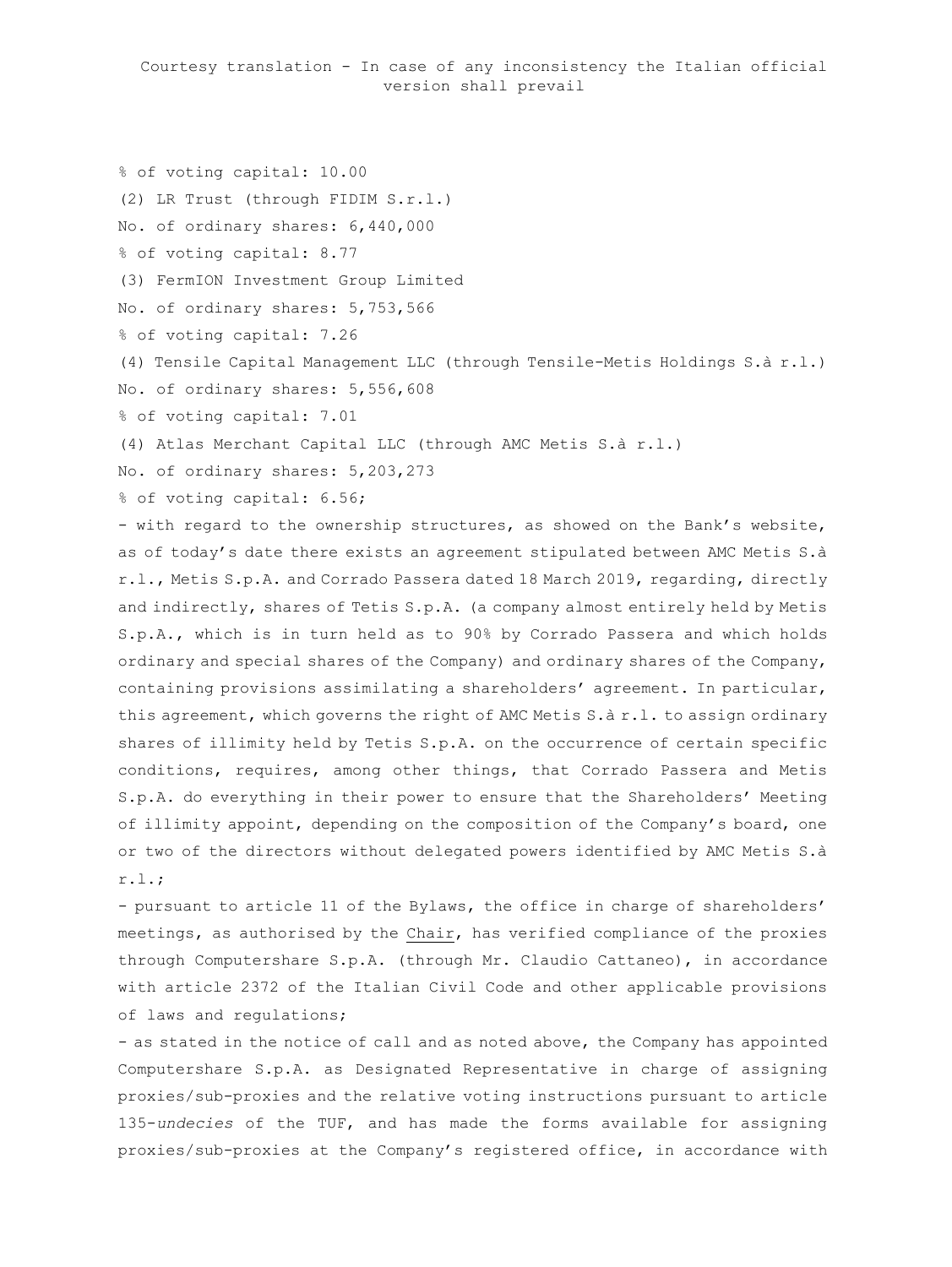the details specified in the notice of call, and on its website. It is further recalled that, as stated in the notice of call, by express provision of article 106, par. 4, of Decree Law no. 18/2020, as extended by Decree Law no. 125/2021 of 23 July 2021, converted with modifications from Law n. 126/2021, proxies/sub-proxies may also be assigned to the Designated Representative pursuant to article 135-*novies* of the TUF as an exception to article 135-*undecies*, par. 4, of the TUF; Computershare S.p.A. represented, as mentioned, by Mr. Claudio Cattaneo, attending by remote means, is present with 156 proxies on all the agenda, corresponding to 52,024,939 ordinary shares representing approximately 65.605137% of voting share capital;

- on the assignment of proxies/sub-proxies, the entitled Shareholders stated that there are no grounds for incompatibility or suspension of voting rights, also pursuant to current and applicable legislation including supervisory regulations;

- the names of persons attending by proxy, with the indication of the shares represented, including the names of parties delegating in the capacity as secured creditors and usufructuaries, are available to those attending and will be attached to the minutes of the Shareholders' Meeting.

The Chair accordingly first and foremost declares that the Shareholders' Meeting is duly constituted in extraordinary session in single call for the purpose of discussing and resolving on the single item of the extraordinary session on the agenda.

She then reminds that the personal data of those in attendance are collected and processed solely for ensuring that the Shareholders' Meeting is duly constituted, for ascertaining the identity and entitlement of those attending, as well as for fulfilling the other mandatory corporate requirements and formalities and those for which the meeting is responsible, as always in compliance with the means and purposes envisaged by applicable laws and regulations on privacy.

She also reminds that an audio recording is being made of the proceedings of the meeting for the sole purpose of facilitating the drafting of the minutes. Continuing, she informs that:

- the documentation required by current laws and regulations has been made available to the public in compliance with the terms required by applicable law at the Company's registered office and on its website as well as on the authorised storage system "SDIR 1INFO" at the URL [www.1info.it;](http://www.1info.it/)

- public disclosure has been made of the filing of such documentation;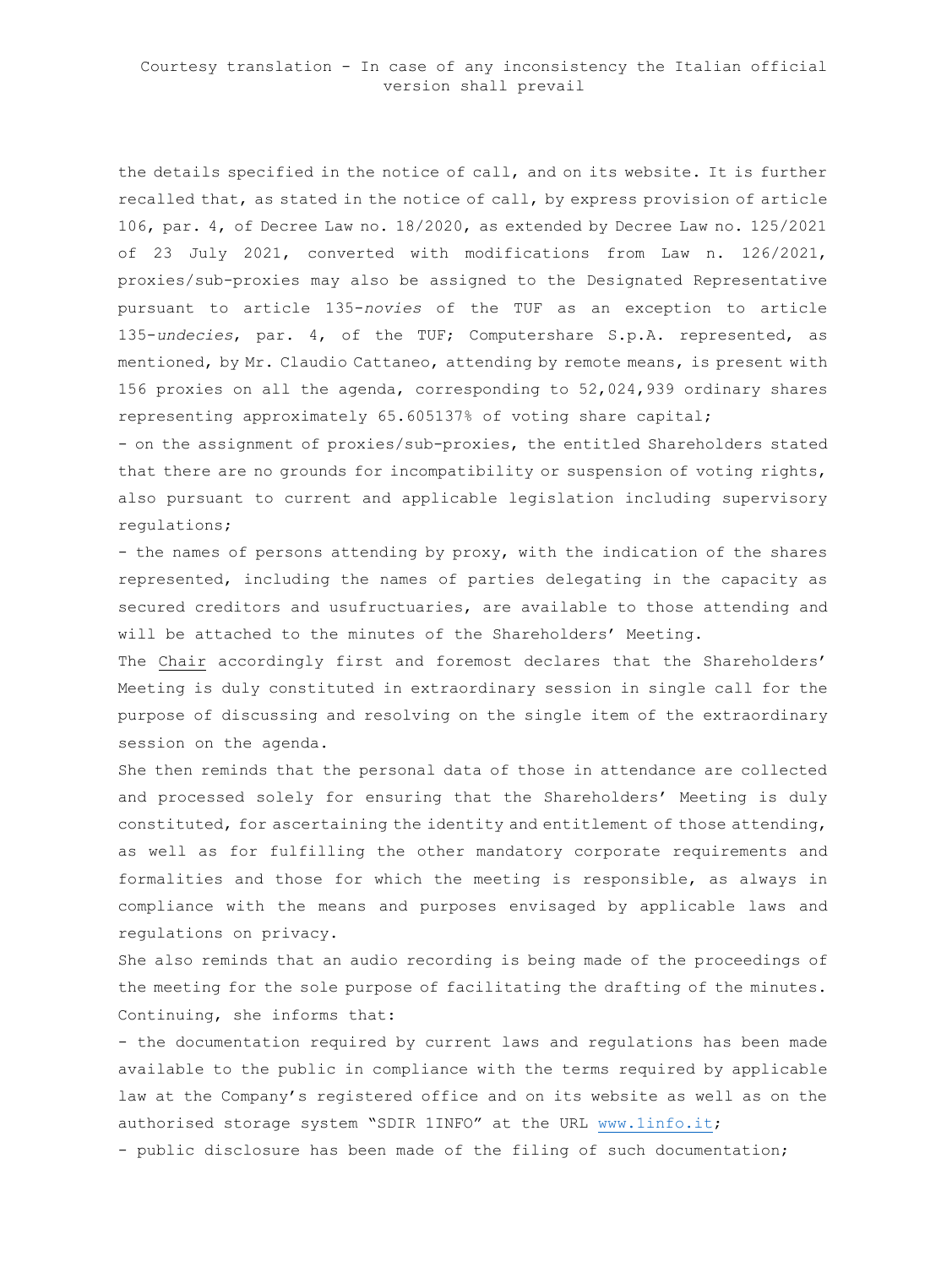- given that the documentation regarding the agenda has been subject to the above-mentioned disclosure and made available to all those entitled, its reading is dispensed, and will be limited to the proposed resolutions contained in the Board of Directors' Report (no opposition);

- voting at today's meeting will be carried out through the Designated Representative;

Before moving on to the discussion of the items on the agenda, the Chair announces that, pursuant to article 127-*ter* of the TUF, questions regarding the items of the agenda of the Shareholders' Meeting were submitted in writing (within the deadline set by the Notice of Call, i.e. on 13 April 2021) by the Shareholder Tommaso Marino, that has duly provided the Bank with a certification attesting the possession of no. 1 ordinary share, to which has been given written reply by publication on 12 December 2021 on the website of the Company www.illimity.com section "*Governance/ Shareholders and BOD Meetings*".

In this regard, the Chair specifies that, in providing the answer, as usual, the following guidelines have been met:

- the information provided relate to matters relating the items on the agenda of this Shareholders' Meeting;

- questions regarding the Bank's business other than the banking one were not examined;

- a uniform answer has been given to questions with the same content or relating to the same subjects;

- in regard also to the information made available to the public (and available on the Bank's website [www.illimity.com\)](http://www.illimity.com/), questions relating to requests for forecast data, quantitative targets concerning the management performance, as well as period accounting data, have not been answered, given the provisions of the relevant and applicable legislation;

- by giving the answers, where necessary, reference was made to the items in the respective Financial Reports and/or to the information contained in the Report on Corporate Governance and Ownership Structure and/or in the first Sustainability Report prepared by the illimity Group (i.e. first consolidated voluntary declaration of a non-financial nature pursuant to D.Lgs. no. 254/2016 (DNF)) and/or again in the Remuneration Report, as far as it is concerned, without mentioning the content in the text of the answer; - for the subjects covered by press releases, reference has been made to what has already been communicated to the market;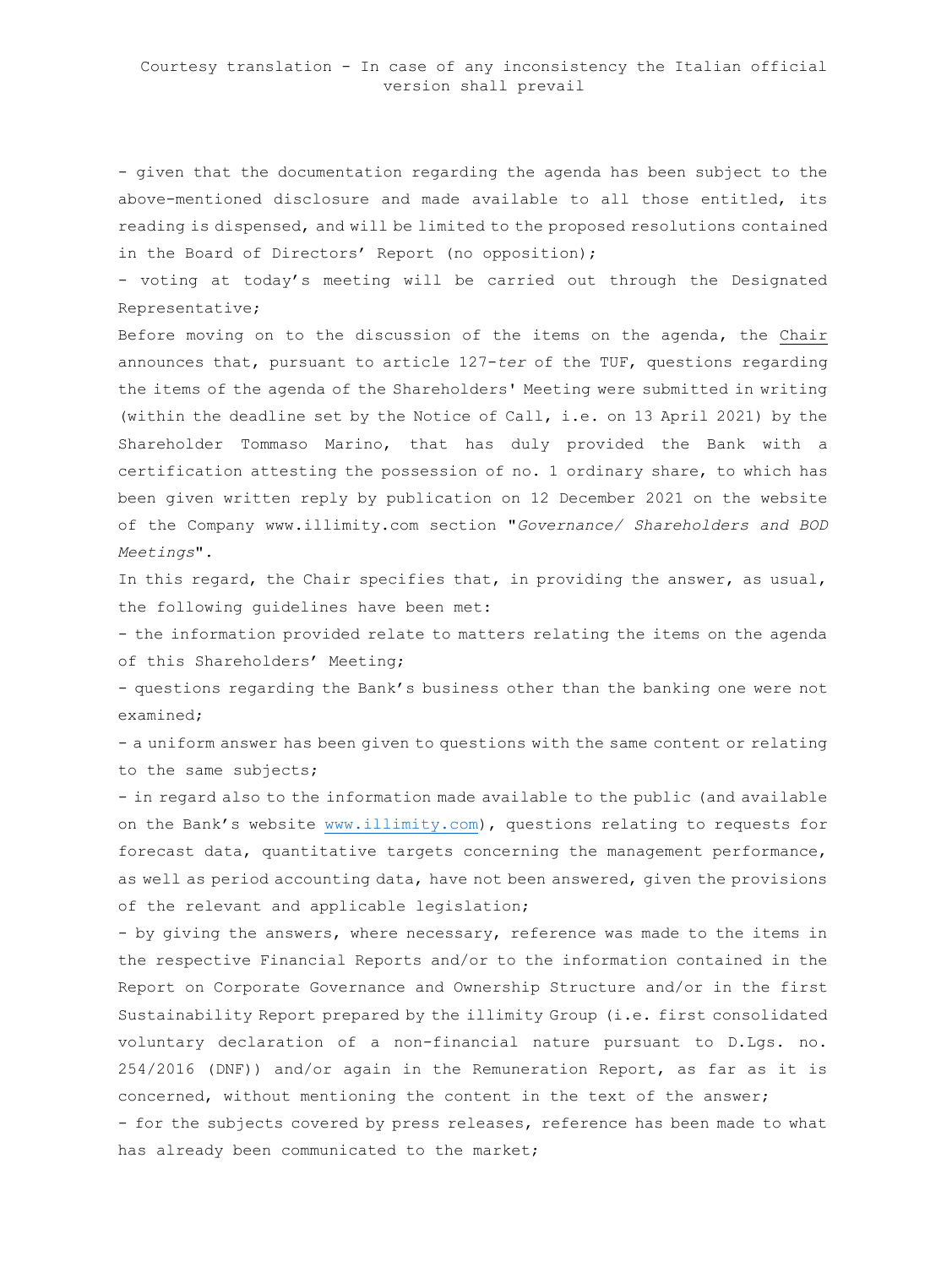- information covered by confidentiality agreements and/or protected by privacy law, as well as relating to corporate affairs covered by confidentiality, has not been disclosed.

\*\*\*

The Chair then moves on to the discussion of the **first and only item on the agenda** of the Extraordinary Shareholders' Meeting.

The proposal concerns the conferral of a proxy to the Board of Directors to increase, free of charge and in separate issues, in one or more tranches, the share capital by issuing new illimity ordinary shares to be allocated free of charge to selected illimity key resources as beneficiaries of the 2021-2025 Long-Term Incentive Plan (also the "**LTI Plan**"), examined and approved in item 3 of the ordinary session of the Shareholders' Meeting, with consequent amendment of article 5 of the current Bylaws.

Since the documentation relating to the agenda - containing the relevant legislation, regulations and statutory rules applicable to the matter, as well as the related proposals to the Shareholders' Meeting - has been made publicly available as described above and is available to all those in attendance, the Chair (without opposition) omits to read them out.

In particular, the proposal provides for the delegation to the Bank Board of Directors, for a maximum period of five years from the date of effectiveness of the relevant Shareholders' Meeting, to increase, free of charge, in one or more tranches and in separate issues, the share capital, for a maximum nominal value of EUR 1,323,663.96 through the issue of up to 2,031,094 new ordinary shares of illimity without nominal value having the same features as the ordinary illimity shares outstanding at the date of issue of such new ordinary shares and regular dividend rights, at an issue price equal to the implicit nominal value of the illimity shares at the date of execution of the delegated powers.

Furthermore, for the purpose of this increase, article 2349, par. 1, of the Italian Civil Code, which provides for the allocation of profits to employees, applies; therefore, on the date, from time to time, of exercise of the delegation, for the purpose of the exercise of the same, must exist, and be identified on the basis of the last financial statements (also mid-year) approved, an equivalent amount of profit and/or profit reserves or, in any event, available reserves to be allocated to such capital increase.

The Chair also points out that the current availability of the treasury shares in the portfolio, amounting to 98,505 (as well as any additional treasury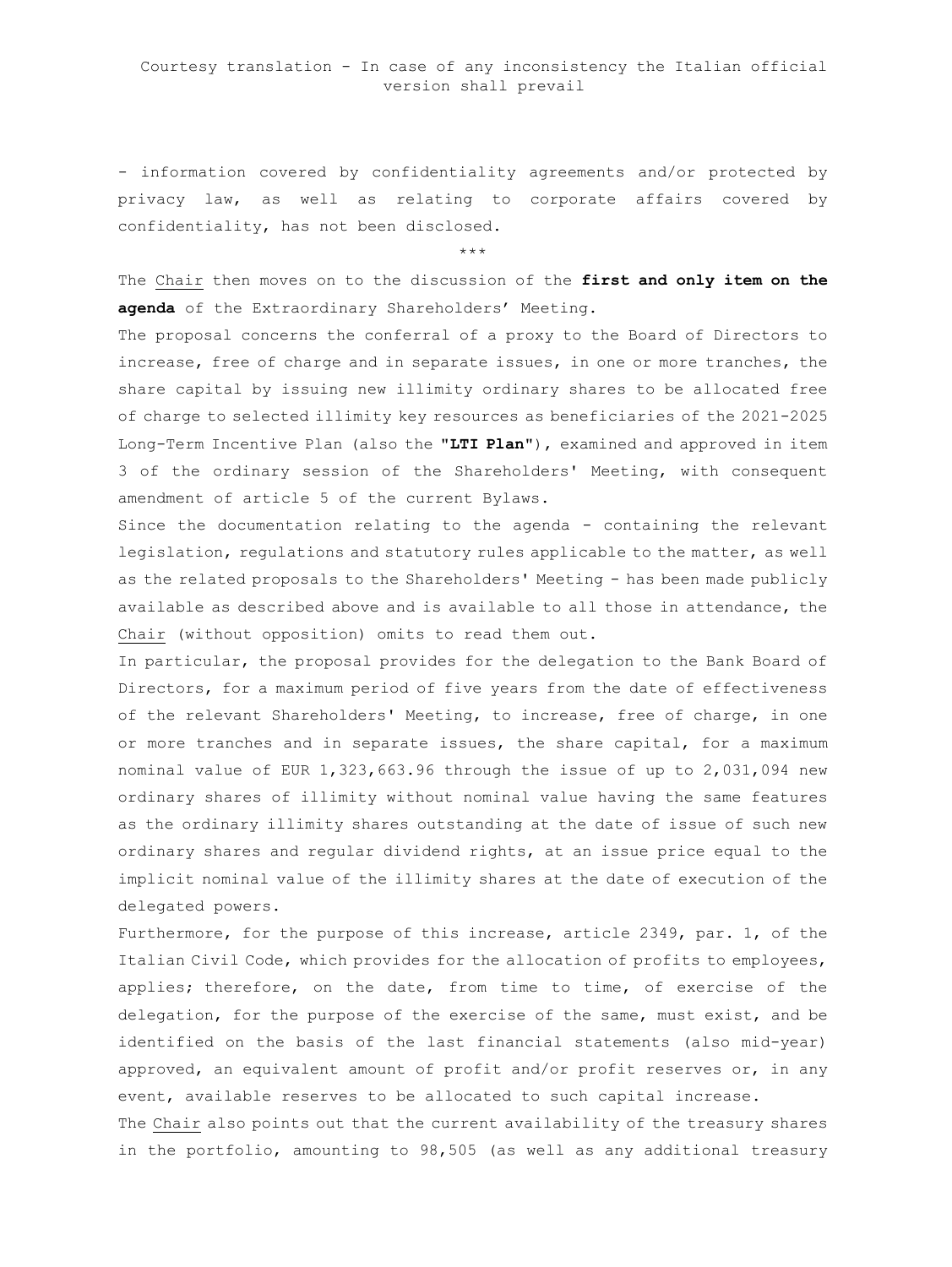shares), could be used to service the LTI Plan. In particular, in order to ensure greater flexibility in the implementation of the Plan, the free allocation of illimity shares to service the Plan may be made by using the shares resulting from the aforementioned capital increase and/or treasury shares already in owned by the Bank and/or arising from any purchases authorized by the Shareholders' Meeting pursuant to articles 2357 and 2357-*ter* of the Italian Civil Code.

The Chair refers for any further information on the subject to the Report of the Board of Directors pursuant to article 125-*ter* of the Legislative Decree of 24 February 1998, n. 58 and s.m.i. and art. 72 of Consob Regulation No. 11971/1999 and s.m.i. (hereinafter also the "**Issuers' Regulation**"), as well as in accordance with the provisions of Annex 3A thereof, which explains in detail the reasons for the proposals relating to share capital increases and provides a comparison of article 5 of the Bank's Bylaws in the current version and in that with evidence of the proposed amendments. This Report of the Board of Directors will be attached to the minutes of this Shareholders' Meeting. Then the Chair specifies that Bank of Italy, with Provision no. 1757853 of 9 December 2021 has ascertained that, pursuant to articles 56 and 61 of D.Lgs. n. 385/1993 (ss.mm.ii.), the proposed amendments to the Banks' Bylaws do not conflict with the principle of sound and prudent management.

Upon request of the Chair, the Chair of the Board of Statutory Auditors, Ernesto Riva, refers the declaration pursuant to article 2438 of the Italian Civil Code and, therefore, states and certifies that pursuant to article 2438, par. 1, of the Italian Civil Code, the current subscribed share capital of EUR 52,619,881.24 has been fully paid-up, since all currently outstanding 79,300,100 ordinary shares and 1,440,000 special shares have been paid in whole.

And accordingly I, notary, on the invitation of the Chair who recalls the positive resolutions taken today by the Shareholders' Meeting held in ordinary session, read out the joint proposal for a resolution on the subject on the agenda contained in the Report drafted by the Board of Directors pursuant to article 125-*ter* of the TUF and article 72 of the Issuers' Regulations, as transcribed below.

The Chair, recalling that, considering the way the Shareholders' Meeting is held with intervention exclusively through the Designated Representative, there will be no discussion of the items on the agenda and, unchanged those attending the meeting, therefore puts to the vote (at 9:40 a.m.), by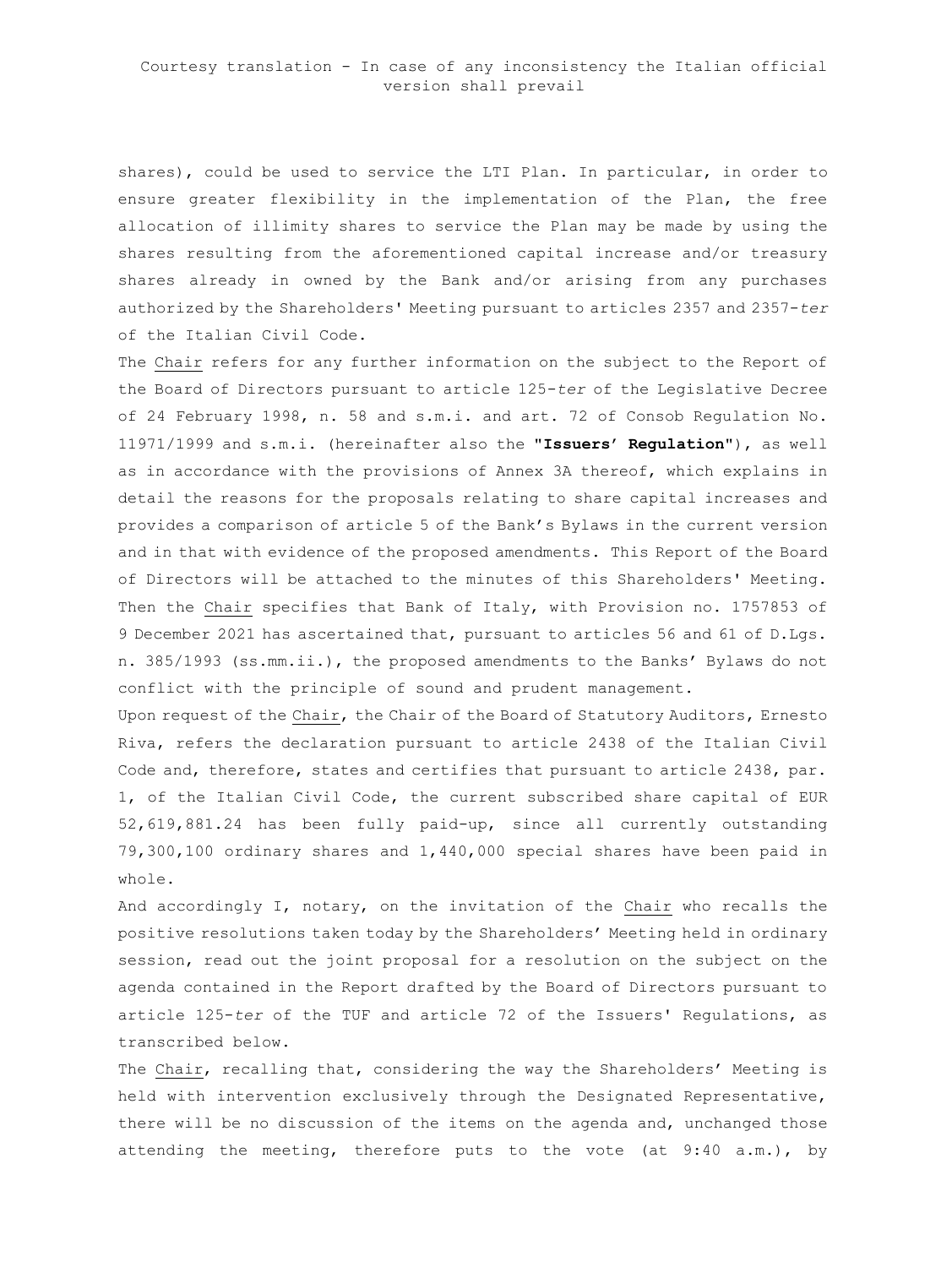communication from the Designated Representative of the votes expressed by the same according to the voting instructions received, the above-mentioned proposal which has been read and transcribed below:

"*The Extraordinary Meeting of the Shareholders of illimity Bank S.p.A. (the "Bank" or "illimity"),* 

*- on the assumption that today's Shareholders' Meeting of illimity, meeting in ordinary session, approves - as it has actually approved - (i) the revision to the 2021 Remuneration and Incentive Policy and (ii) the 2021-2025 Long-Term Incentive Plan reserved to the Chief Executive Officer, the remaining members of Top Management, the previous beneficiaries of the Stock Option Plan and the other key members of the Group's staff (the "LTI Plan");* 

*- having examined the Board of Directors' illustrative Report, prepared pursuant to article 125- ter of Legislative Decree no. 58/1998 as amended and article 72 of Consob Regulation no. 11971/1999 as amended; - acknowledging the attestation of the Board of Statutory Auditors that the Bank's current share capital amounts to EUR 52,619,881.24 and consists of 79,300,100 ordinary shares and 1,440,000 special shares without nominal value;* 

*- noted that Bank of Italy has issued the provision on the verification (no. 1757853 of 9 December 2021) of compliance with sound and prudent management of the amendments to the Bylaws resulting from the increase in share capital, pursuant to and in accordance with article 56 of Legislative Decree no. 385 of 1 September 1993 as amended;* 

#### *RESOLVES*

*1. to revoke the increase in share capital, for payment and in separate issues, of up to EUR 1,496,671.34 (one million four hundred and ninety six thousand six hundred and seventy one/34) with exclusion of the option right pursuant to article 2441, paragraph 8 of the Italian civil code, through the issue of up to 2,100,000 (two million one hundred thousand) new ordinary illimity shares, approved by the Shareholders' Meeting of 18 January 2019 for the realization of the Stock Option Plan reserved to the employees of illimity S.p.A. and its direct and/or indirect subsidiaries, this approved as well by the Shareholders' Meeting of 18 January 2019;*

*2. to delegate the Board of Directors, pursuant to article 2443 of the Italian civil code, for a period of up to five years from the effective date of this shareholders' resolution, to increase share capital, free of charge and in separate issues, in one or more tranches, by a maximum nominal value of EUR 1,323,663.96, through the issue of up to 2,031,094 new ordinary shares of*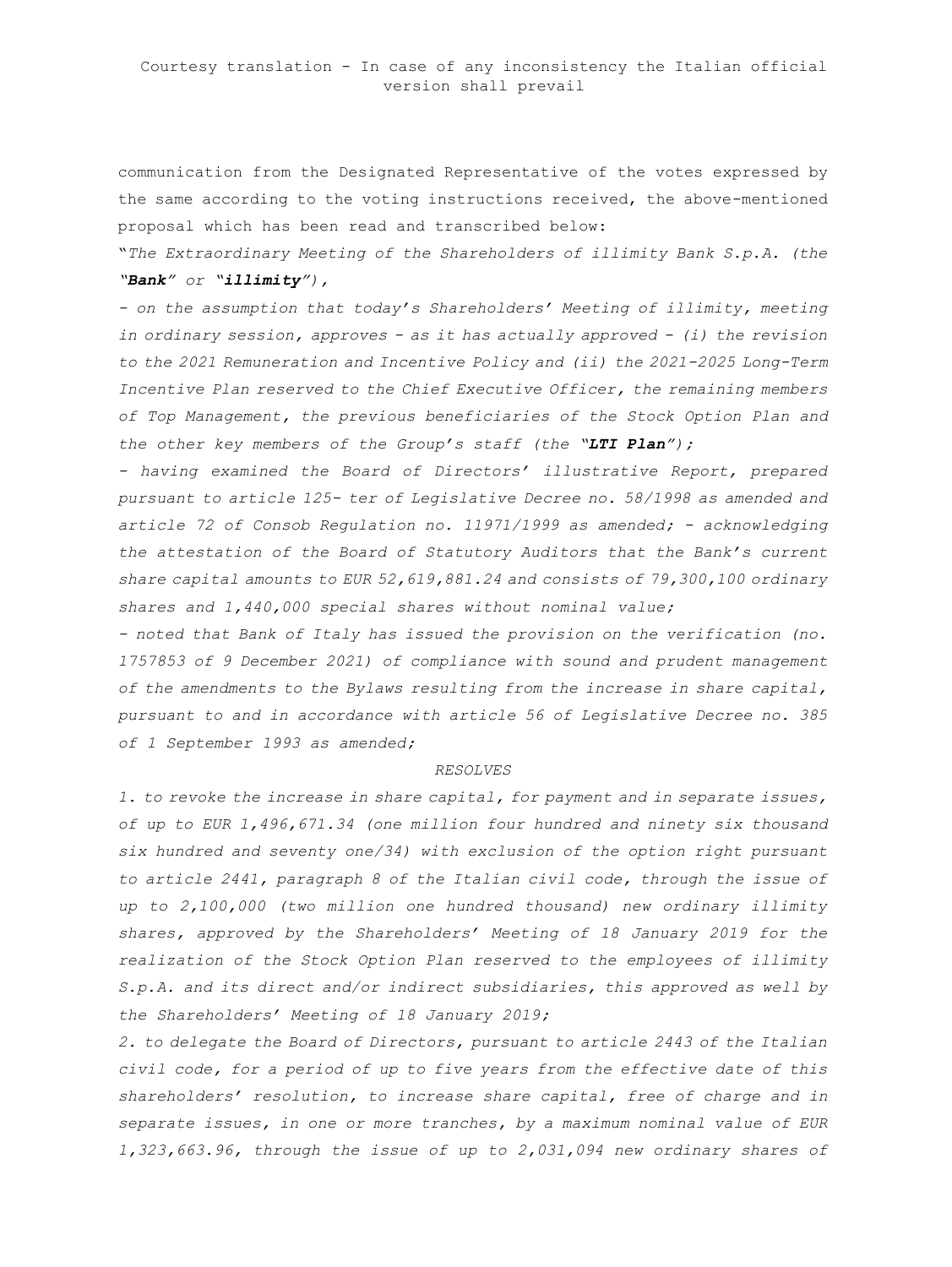*illimity Bank S.p.A., having the same features as the ordinary illimity shares outstanding at the date of issue of such new ordinary shares and regular dividend rights, at an issue price equal to the implicit nominal value of the illimity Bank S.p.A. shares at the date of execution of the delegated powers, through the allocation of an equivalent amount of profits and/or retained earnings or available reserves, pursuant to article 2349 of the Italian civil code, to be awarded free of charge to the beneficiaries of the 2021-2025 LTI Plan approved by the Ordinary Shareholders' Meeting of 15 December 2021, on the assumption that today's Ordinary Shareholders' Meeting of illimity Bank S.p.A. approves the 2021 Remuneration Policy Report and the 2021-2025 LTI Plan; 3. consequently to grant powers to the Board of Directors to the fullest extent to be able to implement the increase in share capital resolved at item 2, and accordingly, amongst other things, to (i) determine the number of shares to be issued; (ii) determine the implicit nominal value of the ordinary shares at the time the issue is actually carried out; (iii) identify, also as a consequence of the matter discussed at point (ii), the profits and/or retained earnings available for proceeding with the issue; and (iv) implement the above powers, including by way of mere example and not limited to, those required to make the necessary amendments to the Bylaws as may be required from time to time;* 

*4. to acknowledge that, as a result of the matters resolved at preceding points 1 and 2 (with the resulting deletion of paragraph 3 from article 5 of the Bylaws and renumbering of the following paragraphs), the new paragraph 7 will have the following tenor:*

*"7. The Extraordinary Shareholders' Meeting of 15 December 2021 resolved to delegate the Board of Directors, for a period of up to five years from the effective date of the shareholders' resolution to increase share capital, free of charge and in separate issues, in one or more tranches, by a maximum nominal value of EUR 1,323,663.96 (one million, three hundred and twenty-three thousand, six hundred and sixty\_three/96), through the issue of up to 2,031,094 (two million thirty one thousand and ninety four) new ordinary shares of illimity Bank S.p.A. without nominal value having the same features as the ordinary illimity shares outstanding at the date of issue of such new ordinary shares and regular dividend rights, at an issue price equal to the implicit nominal value of the illimity Bank S.p.A. shares at the date of execution of these delegated powers, through the allocation of an equivalent amount of profits and/or retained earnings or available reserves, pursuant to article*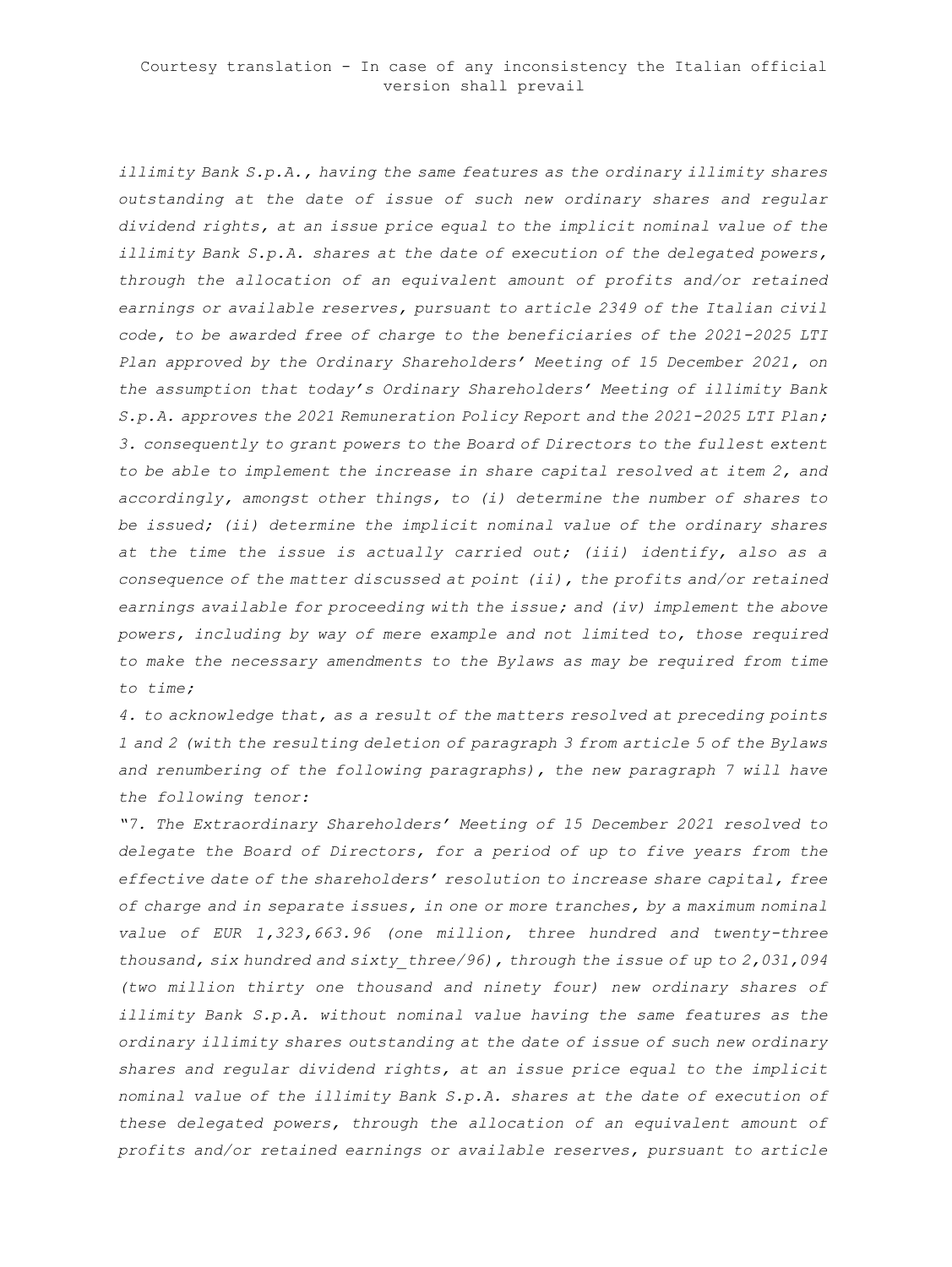*2349 of the Italian civil code, to be awarded free of charge to the beneficiaries of the 2021-2025 Long-Term Incentive Plan approved by the Ordinary Shareholders' Meeting of 15 December 2021, on the basis of the remuneration policy approved by the same Shareholders' Meeting, reserved to selected key members of staff of illimity Bank S.p.A. and its direct and/or indirect subsidiaries, to be implemented through the free of charge issue of newly-issued ordinary shares of illimity Bank S.p.A. and/or the Bank's treasury shares";*

*5. to grant the Board of Directors, and on its behalf the Chairman of the Board of Directors and the Chief Executive Officer, also separately and with the possibility to sub-delegate, all the necessary and appropriate powers to execute this resolution, as well as all powers to make, from time to time, the changes to article 5 of the Bylaws resulting from the execution and completion of the increase in share capital, to this end satisfying all the requirements and disclosures set forth in law, in any case in full compliance with applicable laws and regulations and the limits of this present authorization, and also to perform all the formalities required for the adopted resolutions to be entered in the competent Companies' Register, together with all the powers, none excluded or excepted, to perform any other formality needed to ensure the full execution of the resolutions, including the power to make amendments or additions to the resolutions (not changing the content of the resolutions in any substantial way) which are considered necessary and/or appropriate for the implementation of laws and regulations or which may be requested by the competent Supervisory Authorities.*".

The Shareholders' Meeting approves by majority vote.

- no. 0 shares abstaining;
- no. 1,042,308 shares against;
- no. 50,982,631 shares in favour;
- no. 0 shares not voting.
- All as per the attached details.

The Chair announces the result and at 9:43 a.m., with the discussion on the agenda completed, thanks everyone for joining and declares the meeting closed.

\*\*\*

The following are attached to these minutes:

- the Report of the Board of Directors prepared pursuant to article 125-*ter* the TUF and article 72 of the Issuers' Regulation, annex **"A"**;

- the list of the names attending by way of proxy assigned to the Designated